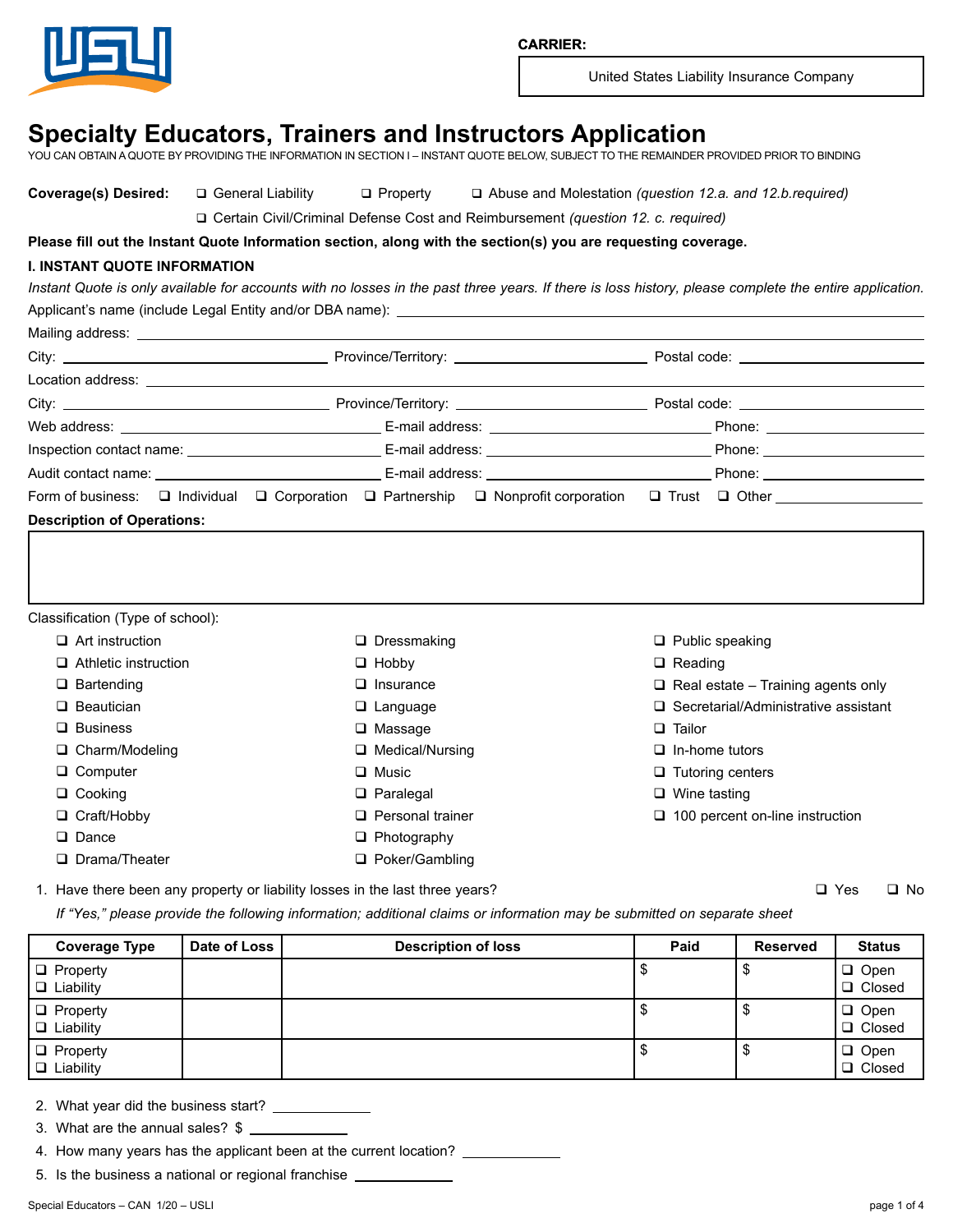# **Property Coverage**

- 6. Does applicant have any employees? General extension of the Version of No. 1996. Q Yes Q No.
- 7. Do you own the building?  $\Box$  Yes  $\Box$  No

8. Do you lease any portion of the building to others?  $\Box$  Yes  $\Box$  No

- a. If "Yes," to whom do you lease the space? \_\_\_\_\_\_\_\_\_\_\_\_
- b. How much square footage is leased to them? \_\_\_\_\_\_\_\_\_\_\_\_\_\_\_\_ sq.ft.

| <b>Building Construction:</b><br>$\Box$ Frame          |                      | $\Box$ Joisted masonry<br>Masonry noncombustible<br>$\Box$ Modified fire resistive |                    | $\Box$ Noncombustible<br>$\Box$ Fire resistive                                                    |                                             |                                            |              |                                   |                                  |              |
|--------------------------------------------------------|----------------------|------------------------------------------------------------------------------------|--------------------|---------------------------------------------------------------------------------------------------|---------------------------------------------|--------------------------------------------|--------------|-----------------------------------|----------------------------------|--------------|
| FUS Grade<br>Cause of Loss                             |                      |                                                                                    | Deductible         |                                                                                                   | Number of                                   | Type of Burglar Alarm                      |              |                                   |                                  |              |
|                                                        | Basic (Named Perils) |                                                                                    | $\Box$ \$1,000     | $\Box$ \$2,500                                                                                    | $\Box$ \$5,000                              | <b>Stories</b>                             | $\Box$ Local |                                   | $\Box$ Central Station           | $\Box$ None  |
|                                                        | Special (Broad)      |                                                                                    |                    |                                                                                                   |                                             |                                            |              |                                   |                                  |              |
| What year was the building constructed? ___________    |                      |                                                                                    |                    |                                                                                                   |                                             | Is there a basement?                       | $\Box$ Yes   | $\Box$ No                         |                                  |              |
| What type of plumbing is in the building? $\Box$ PVC   |                      |                                                                                    |                    | $\Box$ Copper                                                                                     |                                             | □ Galvanized □ Lead                        |              |                                   |                                  |              |
| What type of roof is on the building?                  |                      |                                                                                    | $\Box$ Flat        | $\Box$ Wood shake                                                                                 |                                             | $\Box$ Shingle                             |              |                                   |                                  |              |
|                                                        |                      |                                                                                    | $\Box$ Metal       | $\Box$ Tile                                                                                       |                                             | $\Box$ Slate                               |              |                                   |                                  |              |
|                                                        |                      |                                                                                    |                    |                                                                                                   |                                             |                                            |              |                                   |                                  |              |
|                                                        |                      |                                                                                    |                    | Is the building fully protected by an operational sprinkler system covering 100% of the premises? |                                             |                                            | $\Box$ Yes   | $\Box$ No                         |                                  |              |
|                                                        |                      |                                                                                    |                    | What is the square footage of the entire structure? _______________________ sq. ft.               |                                             |                                            |              |                                   |                                  |              |
| <b>Building Limit:</b>                                 |                      |                                                                                    | $\frac{1}{2}$      |                                                                                                   |                                             | Coinsurance (80% minimum) ______________ % |              |                                   | $\square$ ACV                    | $\square$ RC |
| Business Personal Property Limit: \$                   |                      |                                                                                    |                    |                                                                                                   | Coinsurance (80% minimum) _______________ % |                                            |              | $\square$ ACV                     | $\square$ RC                     |              |
| $\sim$<br><b>Business Income Limit:</b>                |                      |                                                                                    | <b>Coinsurance</b> |                                                                                                   | or                                          |                                            |              | <b>Monthly Limit of Indemnity</b> |                                  |              |
| $\Box$ With extra expense $\Box$ Without extra expense |                      |                                                                                    |                    | $\Box$ 50%<br>$\Box$ 80%                                                                          | $\Box$ 60%<br>$\Box$ 90%                    | $\Box$ 70%<br>$\Box$ 100%                  |              |                                   | $\Box$ 1/3 $\Box$ 1/4 $\Box$ 1/6 |              |

## **Additional Property Coverages Requested** (check all that apply)

| □ Equipment Breakdown                                                                                                                                | □ Electronic Data                                                                                  | $\Box$ Interruption of Computer Operations                       |
|------------------------------------------------------------------------------------------------------------------------------------------------------|----------------------------------------------------------------------------------------------------|------------------------------------------------------------------|
| □ Glass ______________ linear feet                                                                                                                   | □ Garage \$                                                                                        | □ Outdoor Sign \$                                                |
| □ Outdoor Equipment Limit \$                                                                                                                         | □ Canopy/Awning Limit \$                                                                           | Accounts Receivable \$                                           |
| $\Box$ Crime coverage<br>Employee Dishonesty Limit \$<br>Burglary and Robbery (standard form only) \$<br>Money and Securities (special form only) \$ | inside<br>$\frac{1}{2}$ outside                                                                    |                                                                  |
| <b>Liability Coverage</b>                                                                                                                            |                                                                                                    |                                                                  |
| 9. Occurrence/Aggregate limit □ \$1 million/\$2 million                                                                                              | $\Box$ \$2 million/\$2 million<br>$\Box$ \$3 million/\$3 million<br>$\Box$ \$4 million/\$4 million | $\Box$ \$2 million/\$5 million<br>$\Box$ \$5 million/\$5 million |
| 10. Add Non-Owned and Hired Automobile Liability?                                                                                                    | $\square$ No<br>$\Box$ Yes                                                                         | If "Yes," please answer questions 15–18                          |
| 11. Add Medical Payments Expenses coverage of \$5,000?                                                                                               |                                                                                                    | $\Box$ Yes<br>$\Box$ No                                          |
| 12. Add Abuse and Molestation coverage?                                                                                                              |                                                                                                    | $\Box$ Yes<br>$\Box$ No                                          |
| If "Yes":                                                                                                                                            |                                                                                                    |                                                                  |
| a. Defense cost coverage: $\square$ Inside the limit $\square$ Outside the limit                                                                     |                                                                                                    |                                                                  |
| b. Desired limit: we need to add all options of coverage amounts:                                                                                    |                                                                                                    |                                                                  |
| $\Box$ 50/100<br>$\Box$ 100/100<br>$\Box$ 100/300                                                                                                    | $\Box$ 300/300<br>$\Box$ 300/600<br>$\Box$ 500/500                                                 | $\Box$ 500/1000<br>$\Box$ 1000/1000                              |
| 13. Does applicant want to add Certain Civil/Criminal Defense Reimbursement Coverage?                                                                |                                                                                                    | $\Box$ Yes<br>$\square$ No                                       |

| Yes ב | □ N |  |
|-------|-----|--|
|-------|-----|--|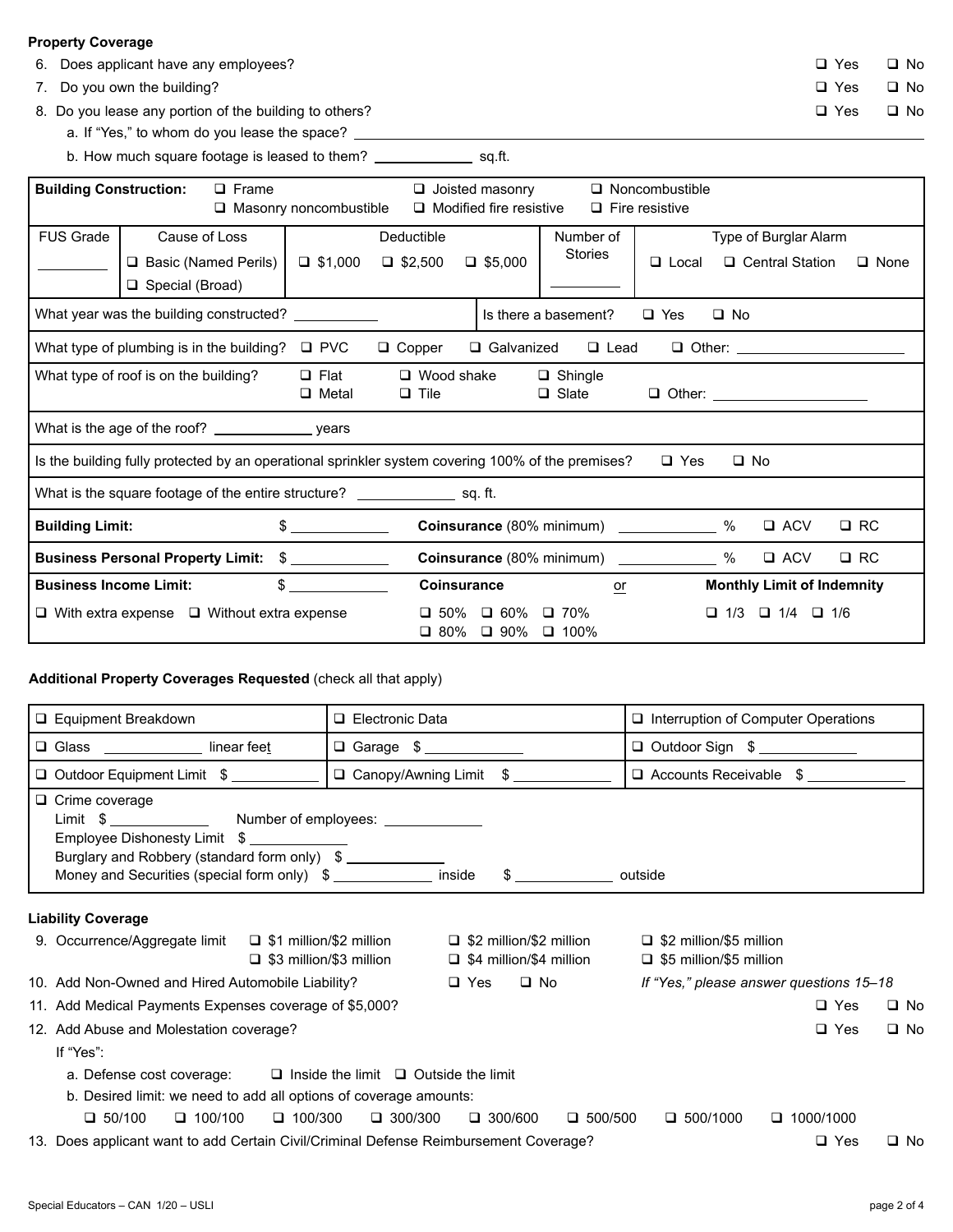| Name | Relationship/Interest | Address | City, Province, Postal Code   AI   LP |        | M | I W |
|------|-----------------------|---------|---------------------------------------|--------|---|-----|
|      |                       |         |                                       | $\Box$ |   |     |
|      |                       |         |                                       | □      |   |     |
|      |                       |         |                                       | □      |   |     |

# **General Eligibility**

| OBITETAI EIIYINIIIY                                                                                                                                                                                                   |               |              |
|-----------------------------------------------------------------------------------------------------------------------------------------------------------------------------------------------------------------------|---------------|--------------|
| 14. Are there past, pending or planned foreclosures and/or bankruptcies or judgments for unpaid taxes against the<br>named insured or any officer, partner, member or owner, individually within the past five years? | $\Box$ Yes    | $\square$ No |
| 15. Has Insurance coverage been cancelled or non-renewed in the past three years?                                                                                                                                     | $\Box$ Yes    | $\square$ No |
| 16. Does any building built prior to 1978 have aluminum or knob-and-tube wiring?                                                                                                                                      | $\Box$ Yes    | $\square$ No |
| 17. For any building built prior to 1978, is 100 percent of the wiring on functioning and operational circuit breakers?                                                                                               | $\Box$ Yes    | $\square$ No |
| 18. Are there functioning and operational fire extinguishers readily available?                                                                                                                                       |               |              |
| 19. Is there armed security on the premises?                                                                                                                                                                          |               |              |
| 20. Are there functioning and operational smoke and/or heat detectors in all units and/or occupancies?                                                                                                                | $\Box$ Yes    | $\Box$ No    |
| 21. Are background and criminal checks completed on all staff and volunteers?                                                                                                                                         | $\Box$ Yes    | $\Box$ No    |
| 22. No more than \$2,000,000 in annual sales?                                                                                                                                                                         | $\Box$ Yes    | $\square$ No |
| 23. Are there any swimming pools on the premises?                                                                                                                                                                     | $\Box$ Yes    | $\square$ No |
| 24. Is there any water activity or instruction?                                                                                                                                                                       | $\Box$ Yes    | $\square$ No |
| 25. Is there any archery, firearms or other weapons activities or training?                                                                                                                                           | $\Box$ Yes    | $\square$ No |
| 26. Is there any cheerleading or gymnastic activities, equipment or instruction?                                                                                                                                      | $\Box$ Yes    | $\square$ No |
| 27. Is there any karate, martial arts or similar type activity or instruction?                                                                                                                                        | $\Box$ Yes    | $\square$ No |
| 28. Is there any physical therapy or rehabilitation services offered?                                                                                                                                                 | $\Box$ Yes    | $\square$ No |
| 29. Does applicant engage in off-premises field trips?                                                                                                                                                                | $\Box$ Yes    | $\square$ No |
| If "Yes," are permission slips obtained from parents/guardians for all field trips?                                                                                                                                   | $\Box$ Yes    | $\square$ No |
| 30. Are any field trips taken to swimming pools, lakes, beaches, skiing, ice/roller skating rinks or amusement/water<br>parts or involve overnight events?                                                            | $\Box$ Yes    | $\square$ No |
| Art and Craft/Hobby Instruction                                                                                                                                                                                       |               |              |
| 31. Are all Kiln UL approved                                                                                                                                                                                          | $\square$ Yes | $\square$ No |
| 32. Are all paints and flammables properly stored in metal file cabinets                                                                                                                                              | $\Box$ Yes    | $\square$ No |
| 33. Are there any glassblowing operations                                                                                                                                                                             | $\Box$ Yes    | $\square$ No |
| Athletic Instruction, Dance Instruction and Personal Trainers                                                                                                                                                         |               |              |
| 34. Do All participants/guardians sign a waiver of liability/release of liability as a condition of participation                                                                                                     | $\Box$ Yes    | $\square$ No |
| 35. Is there any professional athlete training                                                                                                                                                                        | $\Box$ Yes    | $\square$ No |
| Cooking                                                                                                                                                                                                               |               |              |
| 36. Are all areas of commercial cooking protected by extinguishing system meeting NFPA #96 standards                                                                                                                  | $\Box$ Yes    | $\square$ No |
| 37. Are all fire extinguishers mounted by cooking equipment and inspected annually                                                                                                                                    | $\Box$ Yes    | $\square$ No |
| <b>Medical/Nursing</b>                                                                                                                                                                                                |               |              |
| 38. Is there any hands-on lab or clinical training of any kind done outside of classrooms                                                                                                                             | $\Box$ Yes    | □ No         |
| 39. Are there any childbirth or parenting schools, classes or instructors                                                                                                                                             | $\Box$ Yes    | $\square$ No |
| 40. Is the applicant's premises located in a jurisdiction that permits civil cases to be heard in a tribal court                                                                                                      | $\square$ Yes | $\square$ No |
| <b>Real Estate Agents</b>                                                                                                                                                                                             |               |              |
| 41. Is all instruction class room only?                                                                                                                                                                               | $\Box$ Yes    | $\square$ No |